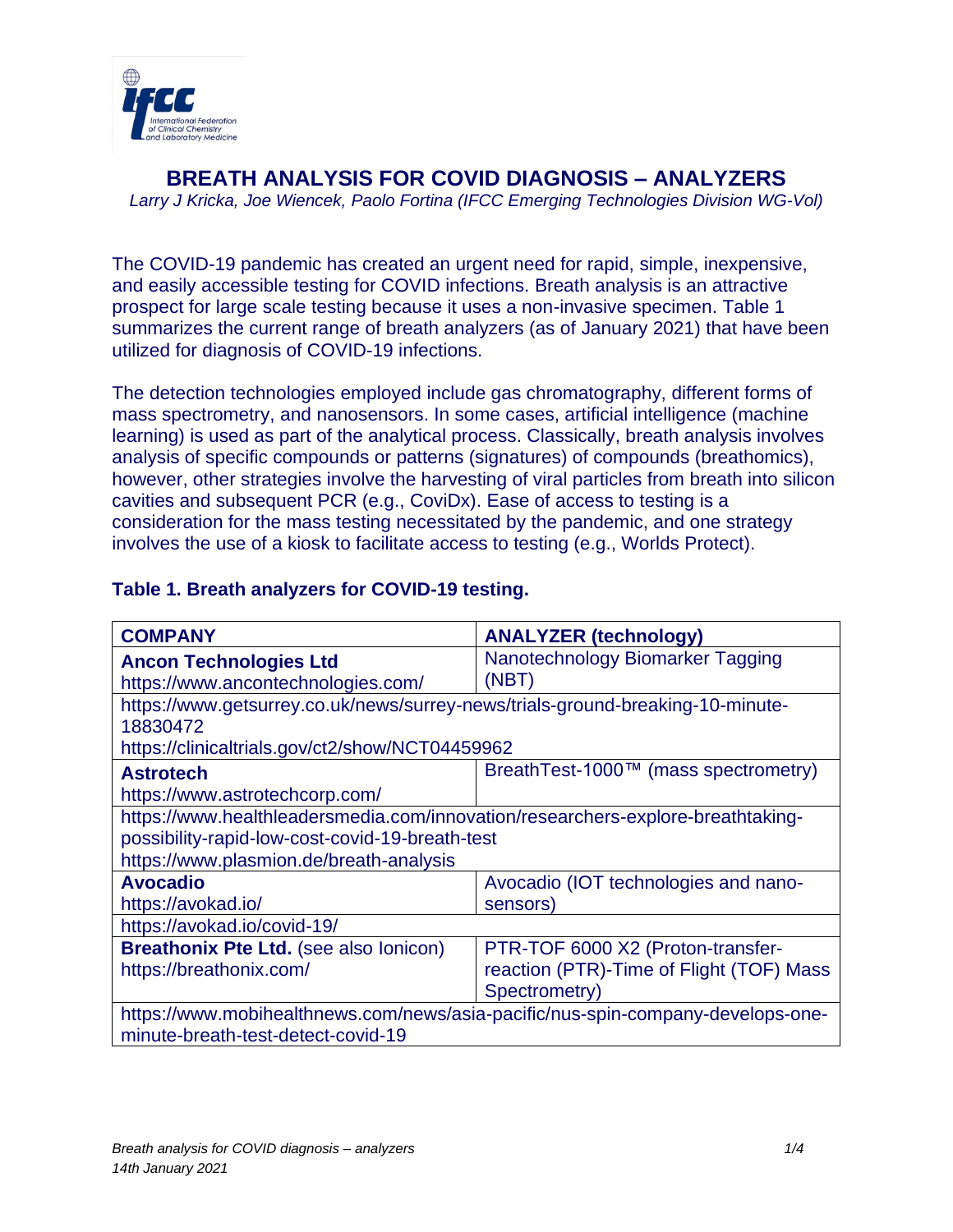

| <b>BreathTech Corp</b>                                                                                                             |                                           |  |
|------------------------------------------------------------------------------------------------------------------------------------|-------------------------------------------|--|
| https://www.breathtech.com/                                                                                                        |                                           |  |
| <b>See Astrotech</b>                                                                                                               |                                           |  |
| <b>Canary Health Technologies and</b>                                                                                              | ASU Detect CV19 (nanosensors and          |  |
| <b>SmartShape Design</b>                                                                                                           | cloud-based artificial intelligence)      |  |
| https://www.canaryhealthtech.com/                                                                                                  |                                           |  |
| http://smartshape.design/                                                                                                          |                                           |  |
| https://www.prnewswire.com/news-releases/ground-breaking-human-trial-for-covid-                                                    |                                           |  |
| 19-ultra-rapid-breath-test-begins-in-india-301187497.html                                                                          |                                           |  |
| <b>Deep Sensing Algorithms</b>                                                                                                     | <b>DSA Analyzer (Nanosensors and Deep</b> |  |
| https://dsa.fi/                                                                                                                    | <b>Sensing Algorithms)</b>                |  |
| https://dsa.fi/solutions-for-covid-19                                                                                              |                                           |  |
| https://forumvirium.fi/en/corona-breath-test/                                                                                      |                                           |  |
| <b>Exhalation Technology (ETL)</b>                                                                                                 | CoronaCheck™ (biosensor)                  |  |
| https://www.exhalationtechnology.com                                                                                               |                                           |  |
| https://www.biospace.com/article/exhalation-technology-etl-announces-new-clinical-                                                 |                                           |  |
| trial-for-coronacheck-a-rapid-covid-19-test-for-exhaled-breath/                                                                    |                                           |  |
| <b>GreyScan</b>                                                                                                                    | GreyScan ETD-100                          |  |
| https://greyscandetection.com/                                                                                                     |                                           |  |
| https://www.itwire.com/science/greyscan,-university-of-tasmania-collaborate-to-                                                    |                                           |  |
| develop-covid-19-environment-trace-detection-tool.html                                                                             |                                           |  |
| <b>Hoth Therapeutics Inc</b>                                                                                                       | On-the-Go SARS-CoV-2 Testing Device       |  |
| https://hoththerapeutics.com                                                                                                       | System (biosensor)                        |  |
| https://sciencebusiness.technewslit.com/?p=39704                                                                                   |                                           |  |
| <b>Hound Labs Inc</b>                                                                                                              | Hound COVID-19 Breathalyzer               |  |
| https://houndlabs.com/                                                                                                             |                                           |  |
| https://www.globenewswire.com/news-release/2020/09/30/2101323/0/en/Hound-                                                          |                                           |  |
| Labs-Introduces-the-HOUND-COVID-19-BREATHALYZER.html                                                                               |                                           |  |
| https://houndlabs.com/covid-19-research-and-testing/                                                                               |                                           |  |
| <b>Imec</b>                                                                                                                        | CoviDx (silicon microscale PCR cavities   |  |
| https://www.imec-int.com/en                                                                                                        | to capture viral particles and high-speed |  |
|                                                                                                                                    | real-time quantitative (RT-q) PCR)        |  |
| https://www.mpo-mag.com/contents/view_breaking-news/2020-10-30/imec-                                                               |                                           |  |
| developing-five-minute-covid-test/                                                                                                 |                                           |  |
| <b>IMSPEX</b>                                                                                                                      | <b>BreathSpec (GC-Ion Mobility</b>        |  |
| http://www.imspex.com/                                                                                                             | Spectrometry)                             |  |
| https://www.labmedica.com/molecular-diagnostics/articles/294785475/a-breath-<br>analysis-test-for-rapid-diagnosis-of-covid-19.html |                                           |  |
|                                                                                                                                    |                                           |  |
| <b>lonicon</b>                                                                                                                     | PTR-TOF 6000 X2 (PTR-Time of Flight       |  |
| https://www.ionicon.com                                                                                                            | (TOF) Mass Spectrometry)                  |  |
| https://www.ionicon.com/blog/2020/covid-19-detection-in-breath                                                                     |                                           |  |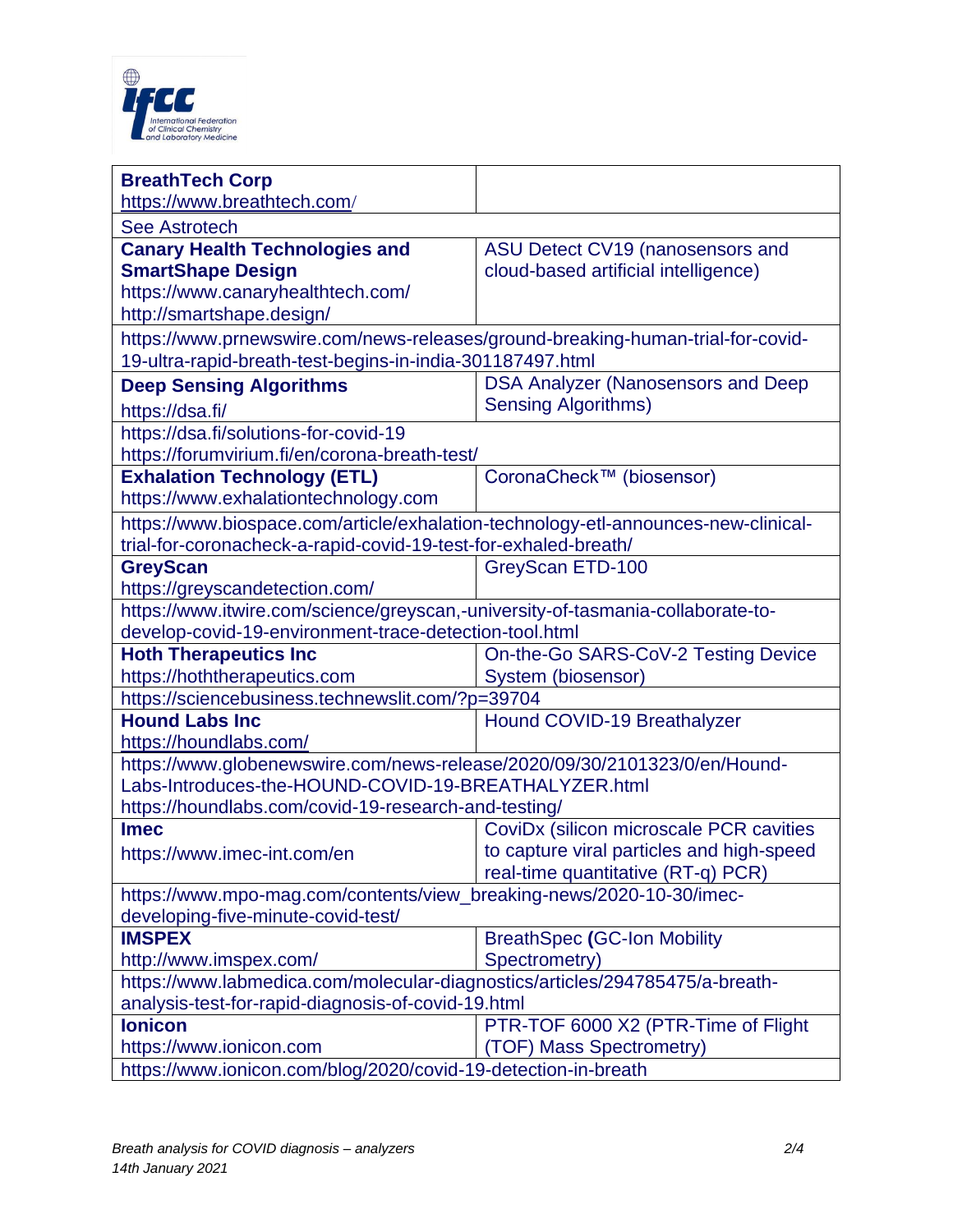

| <b>Mercyhealth and RJ Lee Group Inc</b>                                                                                            | Spectroscopic assay                         |  |
|------------------------------------------------------------------------------------------------------------------------------------|---------------------------------------------|--|
| https://mercyhealthsystem.org/<br>https://rjlg.com/                                                                                |                                             |  |
|                                                                                                                                    |                                             |  |
| https://www.nbc15.com/2020/12/12/researchers-in-janesville-say-rapid-breath-test-<br>study-to-detect-covid-19-holds-great-promise/ |                                             |  |
| <b>Nanoscent</b>                                                                                                                   | <b>Nasal Scent Recorder (Chemiresistors</b> |  |
| https://nanoscentlabs.com/                                                                                                         | and machine learning)                       |  |
| https://cen.acs.org/business/instrumentation/Sumitomo-funds-NanoScent-COVID-<br>19/98/i20                                          |                                             |  |
| <b>Nanose Medical</b>                                                                                                              | DiaNose (Nanomaterial-based sensors         |  |
| https://nanosemed.com/                                                                                                             | and machine learning)                       |  |
| https://ats.org/our-impact/breathalyzers-next-big-step-in-covid-19-testing/                                                        |                                             |  |
| https://nanosemed.com/covid-19/                                                                                                    |                                             |  |
| <b>NextGen Biomed (merging with</b>                                                                                                | (Gas Chromatography-Mass                    |  |
| <b>Scentech Medical)</b>                                                                                                           | Spectrometry. GC-MS)                        |  |
| https://www.scentech-medical.com/                                                                                                  |                                             |  |
| https://www.timesofisrael.com/israeli-company-announces-identification-of-covid-19-<br>indicators-in-breath-test/                  |                                             |  |
|                                                                                                                                    |                                             |  |
| <b>Ohio State University</b><br>https://www.osu.edu/                                                                               | Breathalyzer (semiconductor sensors)        |  |
|                                                                                                                                    |                                             |  |
| https://news.osu.edu/ohio-state-researchers-testing-breathalyzer-to-detect-covid-19/<br><b>Owlstone</b>                            | Breath Biopsy® [Field Asymmetric Ion        |  |
| https://www.owlstonemedical.com                                                                                                    | <b>Mobility Spectrometry</b>                |  |
|                                                                                                                                    | <b>FAIMS)</b>                               |  |
| https://www.owlstonemedical.com/breath-biopsy-covid-19-research/                                                                   |                                             |  |
| <b>Peking University</b>                                                                                                           | <b>Breath-borne VOC Biomarkers for</b>      |  |
| https://www.pku.edu.cn/                                                                                                            | COVID-19                                    |  |
| https://www.medrxiv.org/content/10.1101/2020.06.21.20136523v1.article-info                                                         |                                             |  |
| <b>Plasmion</b>                                                                                                                    | <b>SICRIT Breath Analysis System</b>        |  |
| https://www.plasmion.de                                                                                                            | (High-Resolution Mass Spectrometry,         |  |
|                                                                                                                                    | <b>HRMS)</b>                                |  |
| https://www.plasmion.de/breath-analysis                                                                                            |                                             |  |
| <b>RJ Lee Group Inc</b>                                                                                                            |                                             |  |
| https://rjlg.com/                                                                                                                  |                                             |  |
| See Mercyhealth                                                                                                                    |                                             |  |
| <b>Shimadzu Corporation</b>                                                                                                        | LCMS-8060X (Mass Spectrometry)              |  |
| https://www.shimadzu.com                                                                                                           |                                             |  |
| https://www.shimadzu.com/news/vdwgz9lkhixterja.html                                                                                |                                             |  |
| https://www.japantimes.co.jp/news/2020/10/17/national/japan-research-coronavirus-                                                  |                                             |  |
| breath-testing/                                                                                                                    |                                             |  |
| <b>SmartShape Design</b>                                                                                                           |                                             |  |